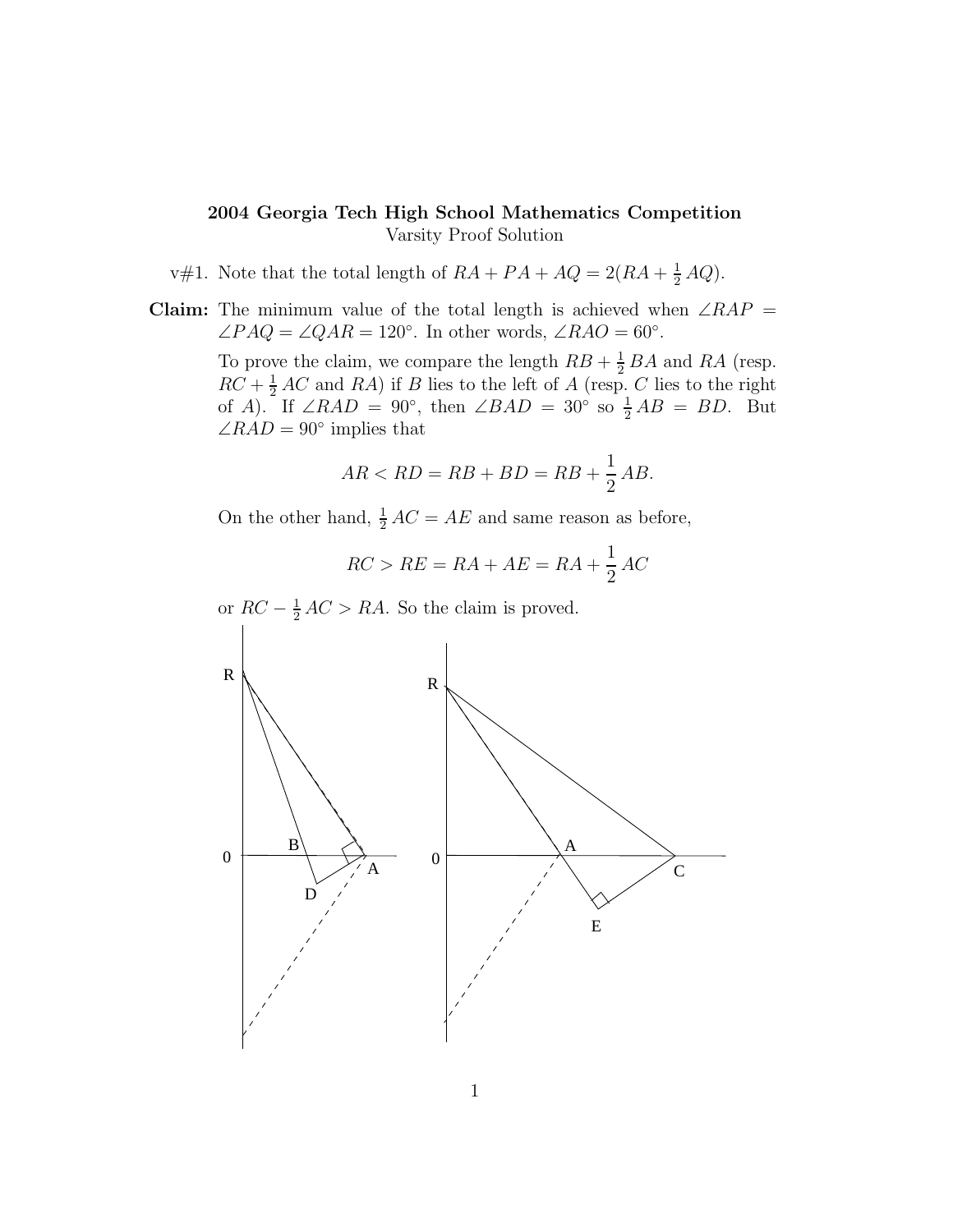# Alternate Solution to v#1

v#1. Revolving about  $Q$  clockwise by  $\pi/3$  (60 degrees), from  $R$  and  $A$  one gets S and B respectively. Then  $AR = BS$ , and  $AQ = AB$  since  $ABQ$ is an equilateral triangle. The sum  $PA + AQ + AR$  is equal to the length of the zigzag line PABS, which is greater than or equal to the straight segment PS, with equality reached when the angle PAR is 120 degrees.

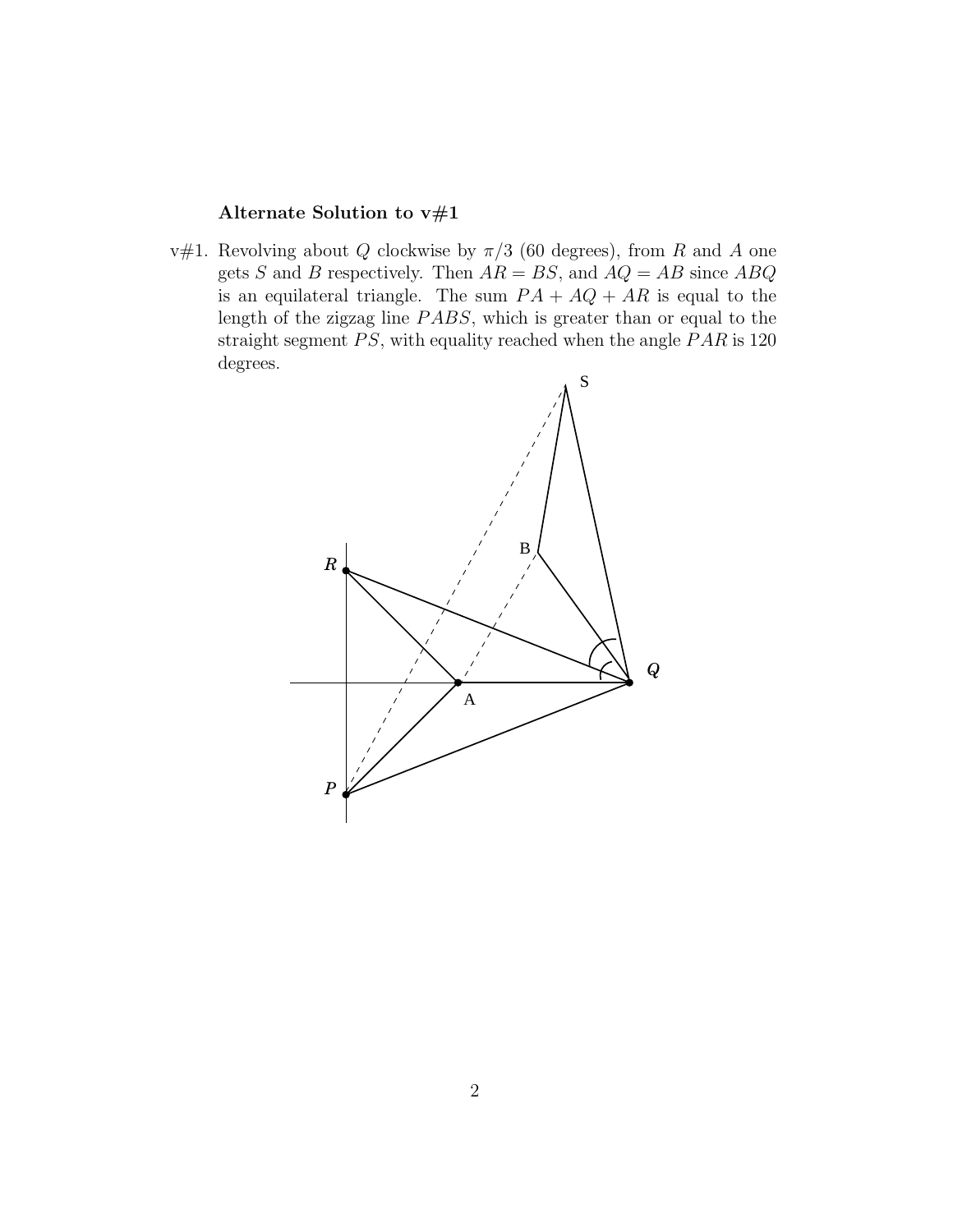$v#2$ . First we claim at most one point with both integer coordinates is on a circle

$$
C: (x - \sqrt{2})^2 + (y - \sqrt{3})^2 = r^2.
$$

Suppose  $(x_1, y_1), (x_2, y_2)$  are on C with  $x_1, x_2, y_1, y_2$  are integers. Then we have √

$$
\begin{cases} (x_1 - \sqrt{2})^2 + (y_1 - \sqrt{3})^2 = r^2 \\ (x_2 - \sqrt{2})^2 + (y_2 - \sqrt{3})^2 = r^2. \end{cases}
$$

Subtract the two equations, we get

$$
(x_1 + x_2 - 2\sqrt{2}) (x_1 - x_2) + (y_1 + y_2 - 2\sqrt{3}) (y_1 - y_2) = 0,
$$

or  $k(\ell - 2\sqrt{2}) + m(n - 2\sqrt{3}) = 0$  where  $k = x_1 - x_2$ ,  $m = y_1 - y_2$ ,  $k, m, \ell, n$  are integers. Since  $\sqrt{2}$  and  $\sqrt{3}$  are irrationals, so we must have  $k\sqrt{2} - m\sqrt{3} = 0$ . But this is impossible unless  $k = m = 0$ . Thus,  $x_1 = x_2, y_1 = y_2$ , or C passes at most one point with both coordinates being integers.

As  $r$  increases, inside  $C$ , an additional integer lattice point will be gained one at a time and we have proved the statement in the problem.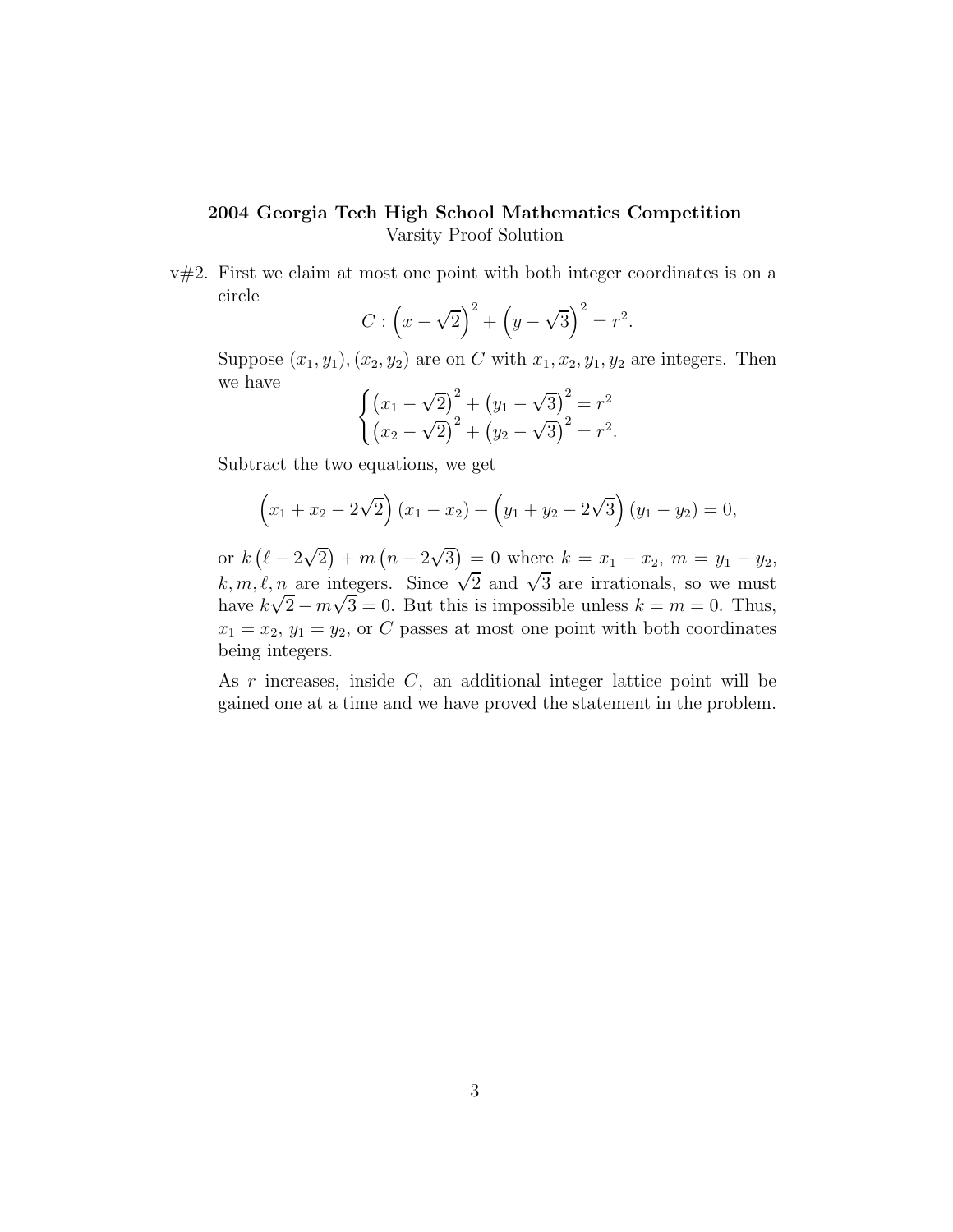$v#3$ . Before proving the existence of infinitely many pairs  $(x, y)$  we first look at possible candidates. Since  $x(x+1) | y(y+1)$  but  $x, x+1 \nmid y, y+1$ , we know that neither x nor  $x + 1$  can be a prime. Furthermore, by the fact that  $x, x+1$  are coprime, and  $y, y+1$  are coprime we actually know x or  $x + 1$  cannot be a prime power. This is because if, say,  $x = p^k$  for some prime p, then  $p | y(y + 1)$ . So  $p | y$  or  $p | y + 1$ . But  $y, y + 1$  are coprime, so  $p^k | y$  if  $p | y$  and  $p^k | y + 1$  if  $p | y + 1$ . This contradicts the conditions  $x \nmid y, x \nmid y + 1$ .

The smallest x such that neither x nor  $x+1$  is a prime power is  $x = 14$ . We now construct infinitely many y such that  $(14, y)$  is an eligible pair. Note  $x(x + 1) = 14 \times 15 = 2 \times 7 \times 3 \times 5$ . If we can find y such that  $2\times5$  | y,  $7\times3$  | y+1, then we'll have  $x(x+1)$  |  $y(y+1)$ . Furthermore, the fact that  $y, y + 1$  are coprime implies that  $(x, y)$  is an eligible pair (why? check it!).

The rest is easy.  $y = 10m$ , and  $21 | (10m + 1)$ . Now, let  $m = 21k + 2$ . Then  $10m + 1 = 210k + 21$ . So  $21 | (10m + 1)$ . So  $(14, 10 \cdot (21k + 2))$  is an eligible pair,  $k = 0, 1, 2, \ldots$ . We have found infinitely many pairs.

To find the smallest pair, note that by taking  $k = 0$  we have  $(14, 20)$  as a pair, so any smaller pair  $(x, y)$  will have  $x + y \leq 34$ . For  $x = 14$ , one can check this is the smallest by ruling out  $y = 15, 16, 17, 18, 19$  with brute force. If  $x > 14$ , the next eligible one is  $x = 20$ . So  $y > 20$ . So  $x + y > 40 > 34$ . Therefore, (14, 20) is the smallest pair.

#### Alternate Solution to  $v\#3$

v#3 Because  $x(x + 1)$  divides  $y(y + 1)$  then x and  $(x + 1)$  can be factored as  $x = AB$  and  $(x + 1) = CD$  where AC divides y and BD divides  $(y + 1)$ . What values of A, B, C, D are possible? We now show that none of A, B, C, or D share a factor (they are relatively prime), and all are greater than one.

If  $A = 1$  then x divides  $(y+1)$ , a contradiction, so A is not 1. Similarly, B, C, and D are not 1. Also, if x and  $(x + 1)$  have a common factor p then p is a factor of  $(x + 1) - x = 1$ , impossible. So x and  $(x + 1)$ have no common factors, and similarly y and  $(y+1)$  have no common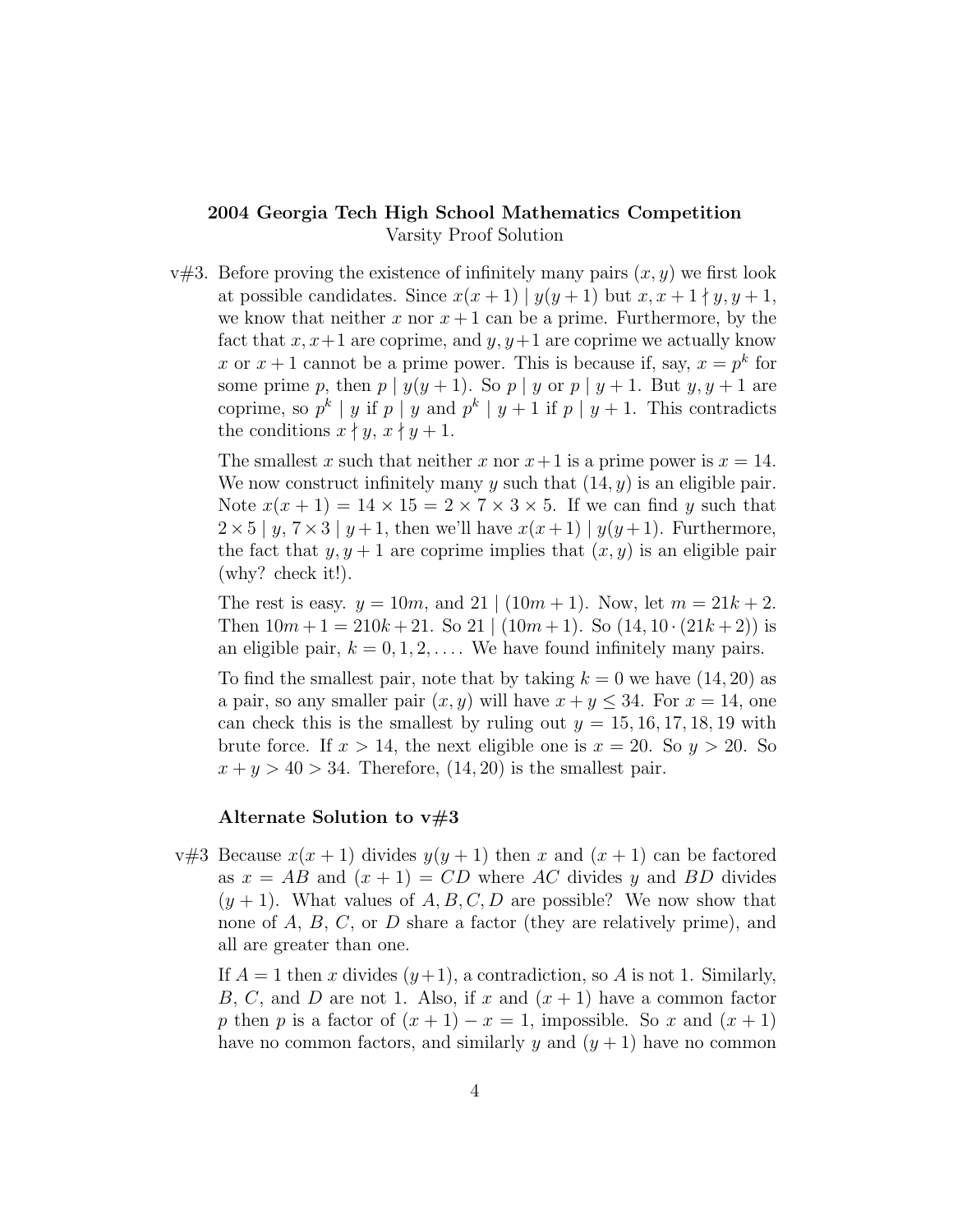factors. Also,  $A$  and  $B$  (or  $C$  and  $D$ ) have no common factors, because if they did then y and  $(y + 1)$  would have a common factor.

With this in mind, the smallest values possible for factors of  $A, B, C, D$ are then 2,3,5,7. The smallest way to get  $x, x + 1$  from these is  $x =$  $2 * 7 = 14$ ,  $x + 1 = 3 * 5 = 15$  (another is  $x = 20$ ,  $x + 1 = 21$ ). It remains to find y and  $y + 1$ .

Since  $AC = 10$  divides y then  $y = 10m$ , and likewise  $y + 1 = 21m'$ , for some m and m'. But then  $21m' = 10m + 1$ . The simplest solution is  $m' = 1, m = 2.$  More generally, any  $m' = 10 * k + 1$  and  $m = 21 * k + 2$ will work. This gives infinitely many solutions.

Among these, the smallest is  $y = 20$ ,  $y + 1 = 21$ , for a total  $x + y =$  $14 + 20 = 34$ . Any smaller total  $x + y < 34$  would have  $x < 17$  or  $y < 17$ . But  $x(x + 1) \leq y(y + 1)$ , so  $x \leq y$  and at least  $x < 17$ . By checking all values we find that for  $x < 17$  the only value of  $x, (x + 1)$ where x and  $(x + 1)$  each have at least two different prime factors is  $x = 14$ , so 34 is the smallest total.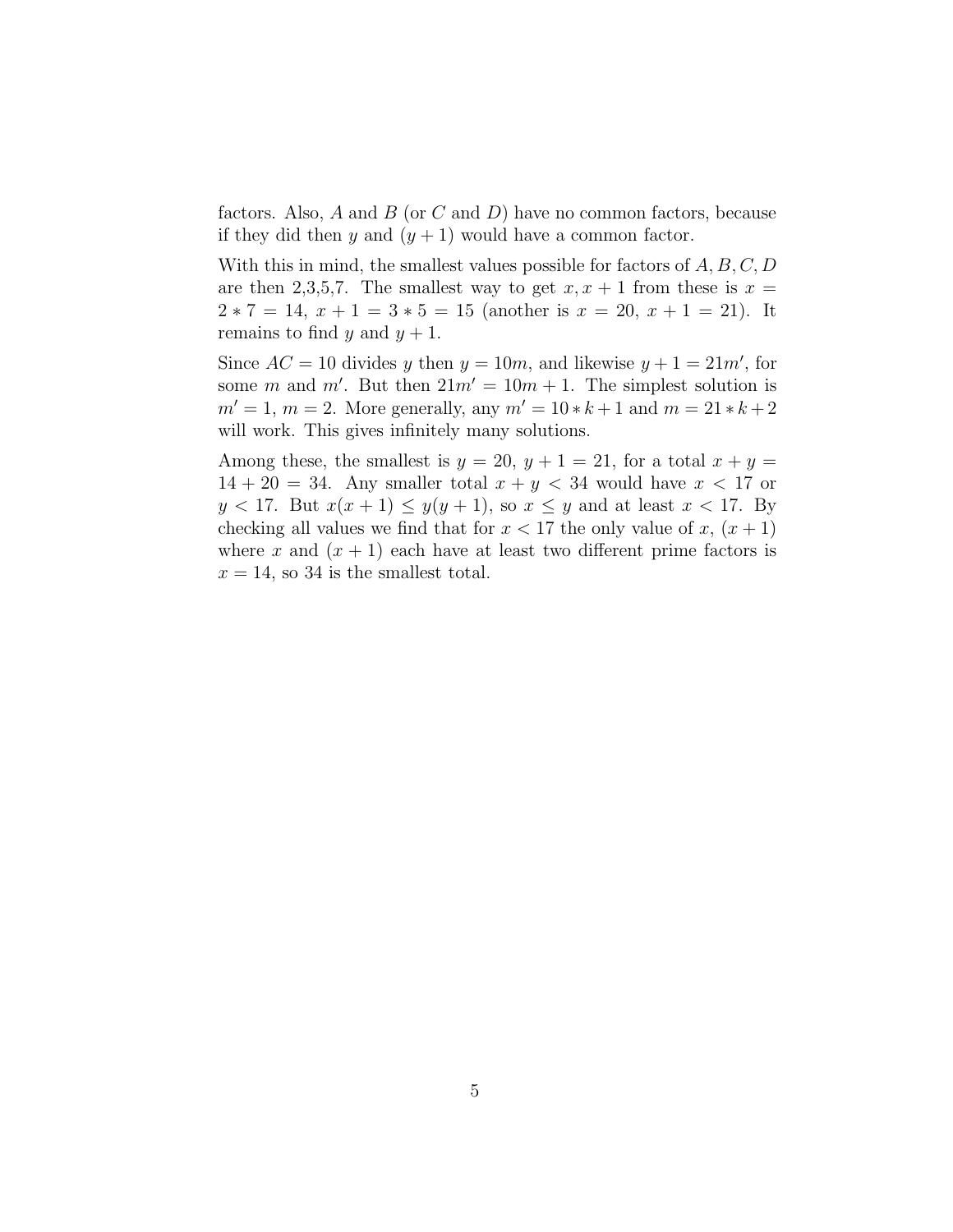$v#4$ . The tight integer problem: If n and m are tight, show that nm is tight. Take any  $2nm - 1$  integers. Taking the first group of  $2n - 1$ , we can find exactly n such that their sum  $s_1$  is divisible by n. Set these aside, and take another group of  $2n - 1$  to obtain another n whose sum  $s_2$  is divisible by n. Continuing in this manner, one obtains  $2m - 1$  disjoint collections of n of the original integers with sums  $s_1, \ldots, s_{2m-1}$ , each divisible by *n*. Set  $s_j = k_j n$ . Note that there are  $2m - 1$  of the  $k_j$ . Since m is also tight, one can pick exactly m of the  $k_j$  whose sum is divisible by m. Call these  $k_1^*, \ldots, k_m^*$  and write  $s_j^* = k_j^* n$ . The union of the corresponding collections contains exactly  $nm$  elements. Since  $s_1^* + \cdots + s_m^* = (k_1^* + \cdots + k_m^*)n$  and the sum  $k_1^* + \cdots + k_m^*$  is divisible by  $m$ , we are done.